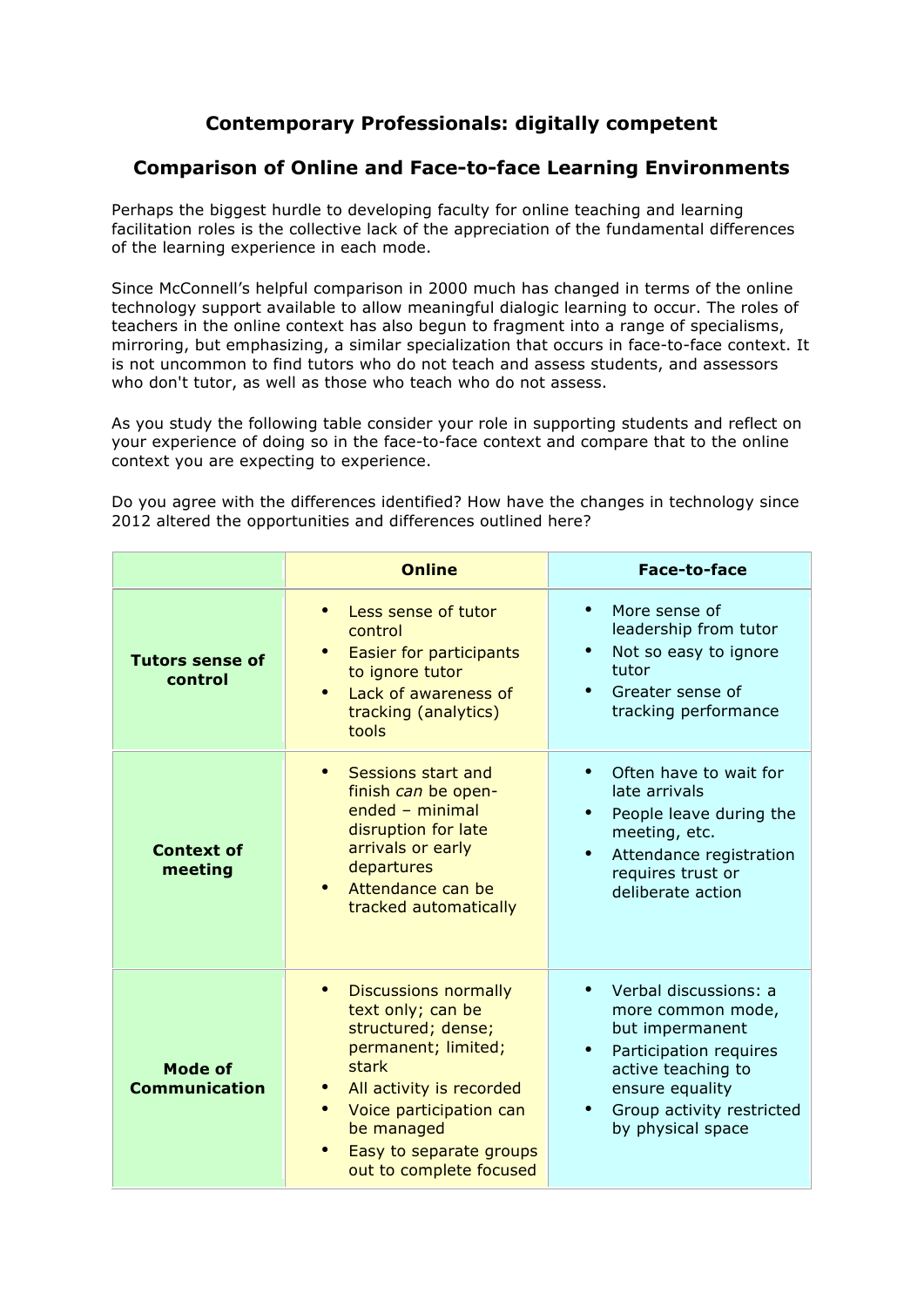|                                                           | active (asynchronously<br>or synchronously) - no<br>space limitation                                                                                                                                                                                                                                                                                                                                                                                                                                            |                                                                                                                                                                                                                                                                                                                                                                                                                                                             |
|-----------------------------------------------------------|-----------------------------------------------------------------------------------------------------------------------------------------------------------------------------------------------------------------------------------------------------------------------------------------------------------------------------------------------------------------------------------------------------------------------------------------------------------------------------------------------------------------|-------------------------------------------------------------------------------------------------------------------------------------------------------------------------------------------------------------------------------------------------------------------------------------------------------------------------------------------------------------------------------------------------------------------------------------------------------------|
| <b>Physical context</b>                                   | No shared physical<br>$\bullet$<br>context<br>Challenging norms for<br>$\bullet$<br>text-made space -<br>allowing revision and<br>re-visitation<br>Online live classrooms<br>$\bullet$<br>can be revisited<br>through recording                                                                                                                                                                                                                                                                                 | $\bullet$<br>Meet in a room; strong<br>physical context<br>Universal norms of<br>familiarity of physical<br>interaction with<br>evidence cultural<br>differences                                                                                                                                                                                                                                                                                            |
| <b>Time</b>                                               | Option for group to<br>$\bullet$<br>'meet' continuously<br>through forums<br>throughout a course<br>Concept of 'to meet' is<br>$\bullet$<br>different in online live<br>context<br>Time less critical -<br>$\bullet$<br>option exists for<br>asynchronous access to<br>live recording<br>No travel time to 'get to<br>$\bullet$<br>class'<br>No sense of leaving the<br>$\bullet$<br>meeting<br>Less 'time-limitations'<br>$\bullet$<br>on participation                                                        | Group meets in 'stop<br>and start' fashion at<br>programmed intervals<br>Strong sense of when<br>group meets - all those<br>involved attend at same<br>time, date, etc.<br>People leave during<br>$\bullet$<br>meeting for other<br>meetings<br>Subject to space<br>available and<br>timetabling                                                                                                                                                            |
| <b>Context of</b><br><b>Learning</b><br><b>Activities</b> | Work on multiple issues<br>simultaneously<br>Work less condensed-<br>$\bullet$<br>fluid and interweaved<br>with other activities<br>$\bullet$<br>Group contact<br>continually maintained<br>Depth of analysis often<br>$\bullet$<br>increased over time<br>Discussion can ebb and<br>$\bullet$<br>flow as focus changes<br>$\bullet$<br><b>Members sometimes</b><br>lose sense of where<br>they are in the<br>discussions over long<br>periods of<br>time (information<br>overload)<br>Level of reflection high | Usually work on one<br>issue at a time and<br>advance through<br>agenda item by item<br>Work is condensed and<br>focused<br>Unpredictable group<br>$\bullet$<br>contact in-between<br>meetings unless<br>mandated<br>Analysis varies, often<br>$\bullet$<br>dependent on time<br>available<br>Discussions usually<br>$\bullet$<br>completed during<br>meeting<br><b>Discussions occur</b><br>$\bullet$<br>within a set time frame,<br>therefore less likely |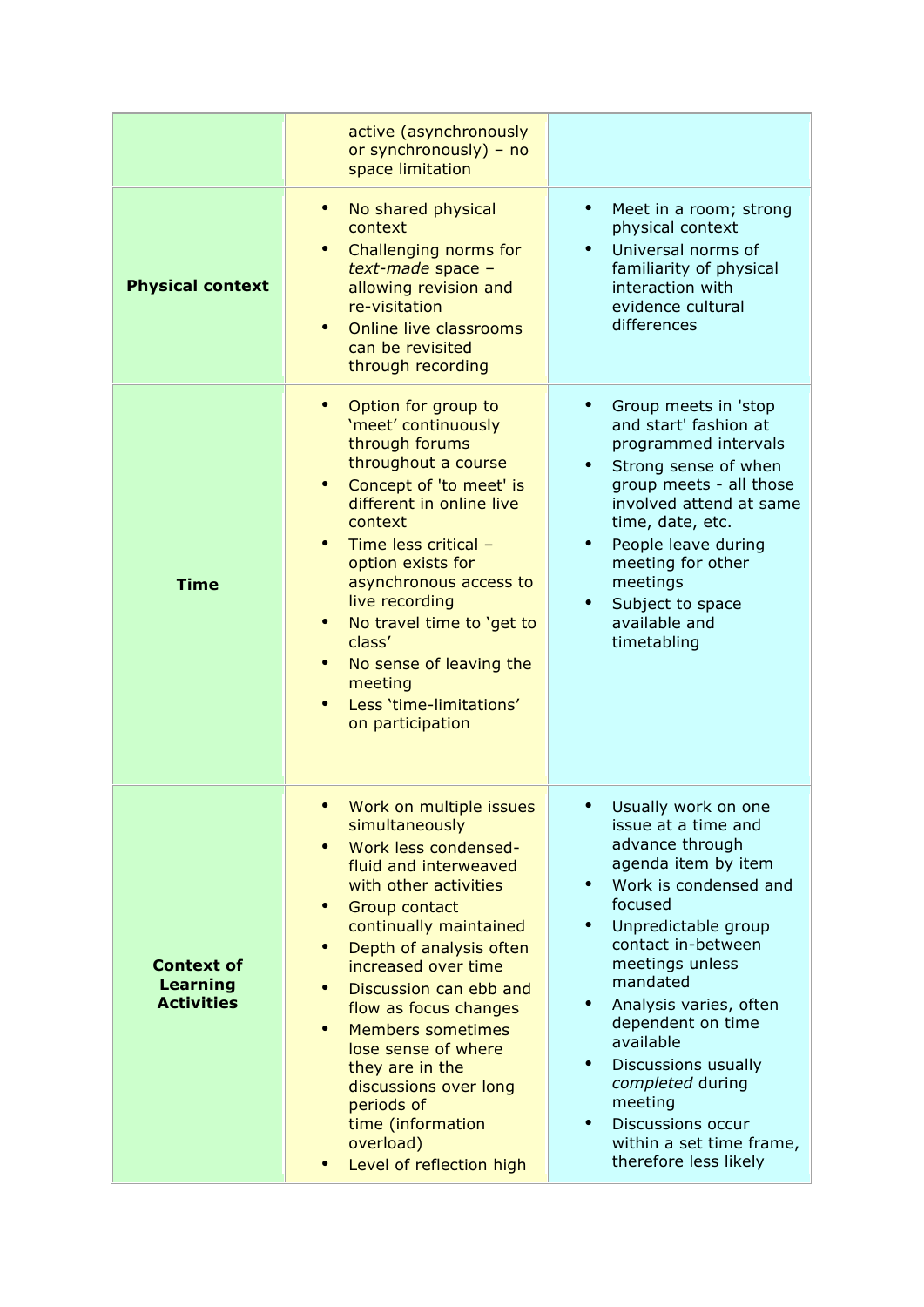|                                  | Ability to reshape<br>$\bullet$<br>conversations on basis<br>of ongoing<br>understandings and<br>reflection                                                                                                                                                                                                                                                                                                                                                                                                                                                                                                                                                                                                            | that members will lose<br>sense of where they are<br>Often little time for<br>reflection during<br>meetings<br>Less likelihood of<br>$\bullet$<br>conversations being<br>reshaped during<br>meeting                                                                                                                                                                                                                                                                                                                                                                                                                                                                                                                                                |
|----------------------------------|------------------------------------------------------------------------------------------------------------------------------------------------------------------------------------------------------------------------------------------------------------------------------------------------------------------------------------------------------------------------------------------------------------------------------------------------------------------------------------------------------------------------------------------------------------------------------------------------------------------------------------------------------------------------------------------------------------------------|----------------------------------------------------------------------------------------------------------------------------------------------------------------------------------------------------------------------------------------------------------------------------------------------------------------------------------------------------------------------------------------------------------------------------------------------------------------------------------------------------------------------------------------------------------------------------------------------------------------------------------------------------------------------------------------------------------------------------------------------------|
| <b>Group dynamics</b>            | Group dynamics not<br>$\bullet$<br>same as face-to-face;<br>participants have to<br>learn how to interpret<br>them online<br>Different sense of<br>anxiety<br>More equal<br>$\bullet$<br>participation, especially<br>for females;<br>participants can take<br>control of this<br>Less hierarchies, etc.<br>Dynamics are 'hidden'<br>but traceable -<br>captured through<br>analytics<br>No breaks in forum<br>$\bullet$<br>participation<br>opportunity - constantly<br>in the meeting<br>Can be active listening<br>without participation<br>Medium (technology)<br>has an impact on<br>dynamics<br>Different expectation<br>$\bullet$<br>about participation<br>Slower - time delays in<br>interactions/discussions | Dynamics<br>$\bullet$<br>'understandable' to<br>most participants<br>because they have<br>experienced them<br>before<br>Understood perception<br>of anxiety at<br>beginning/during<br>meetings<br>Participation unequal<br>and often dominated by<br>males, but group may<br>try to share time<br>equally among<br>members<br>More chance of<br>hierarchies<br>Dynamics evident but<br>$\bullet$<br>lost after the event,<br>requiring active tutor<br>supervision<br>Breaks between<br>meetings<br>Listening without<br>participation may be<br>frowned upon<br>Medium (room) may<br>$\bullet$<br>have less apparent<br>impact<br>Certain 'accepted'<br>expectations about<br>participation<br>Quicker - immediacy of<br>interactions/discussions |
| <b>Accessing other</b><br>groups | $\bullet$<br>Can access other<br>groups easily<br>dependent on VLE<br>configuration                                                                                                                                                                                                                                                                                                                                                                                                                                                                                                                                                                                                                                    | Extremely rare to have<br>access to other groups<br>simultaneously                                                                                                                                                                                                                                                                                                                                                                                                                                                                                                                                                                                                                                                                                 |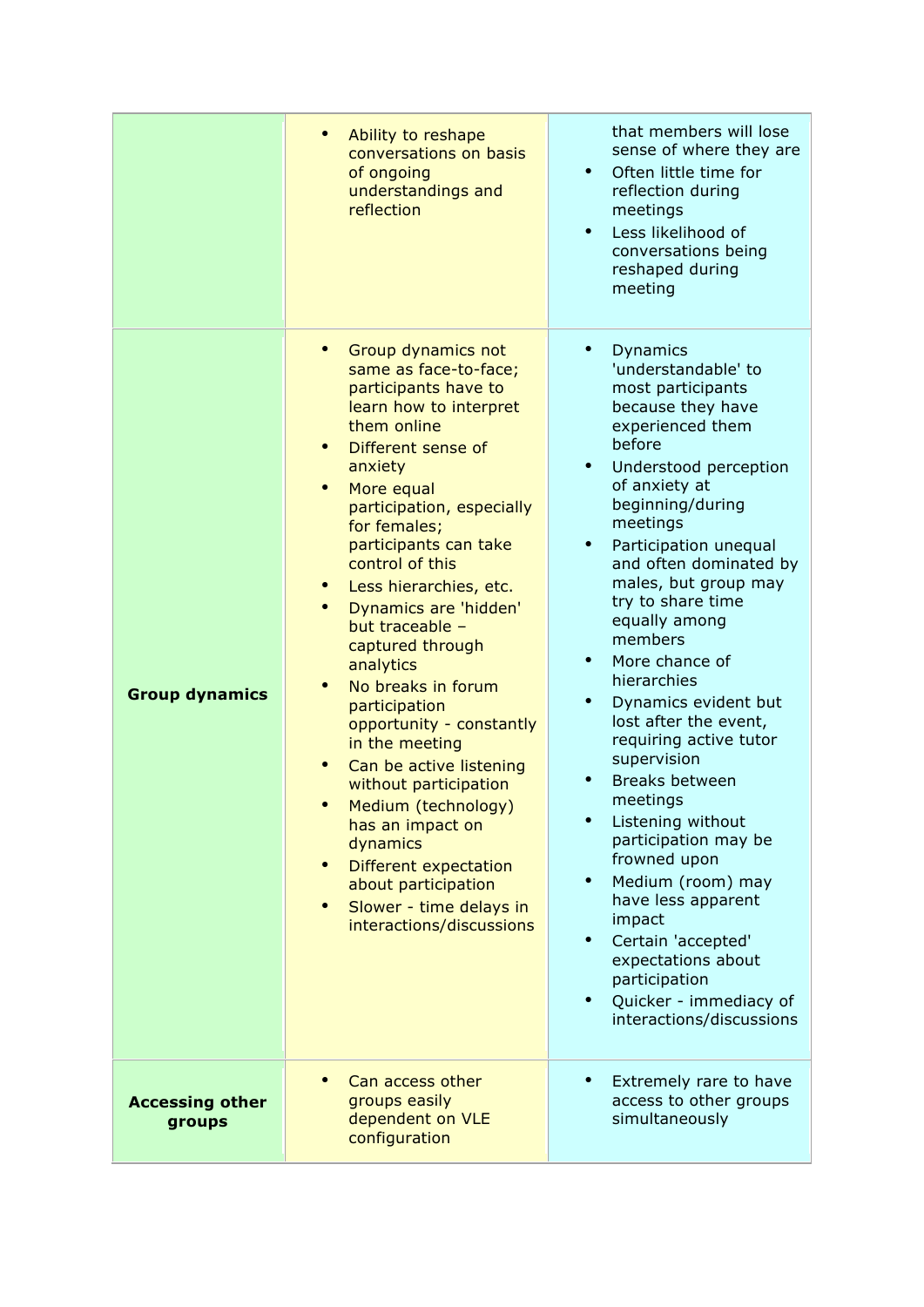|                                               | Can see who is working<br>in other groups<br>Can participate in other<br>groups easily if<br>configured to allow.                                                                                                                                                                                                                                                                                                         | Extremely rare to<br>participate in other<br>groups*<br>* requires technology<br>$\bullet$<br>intervention<br>Can't see what is<br>happening to others in<br>groups                                                                                                                                                                                                                                                        |
|-----------------------------------------------|---------------------------------------------------------------------------------------------------------------------------------------------------------------------------------------------------------------------------------------------------------------------------------------------------------------------------------------------------------------------------------------------------------------------------|----------------------------------------------------------------------------------------------------------------------------------------------------------------------------------------------------------------------------------------------------------------------------------------------------------------------------------------------------------------------------------------------------------------------------|
| <b>Effects of</b><br>medium                   | Effects of group<br>software<br><b>Effects of technology</b>                                                                                                                                                                                                                                                                                                                                                              | Effects of room setup,<br>location and facilities<br>(temperature, furniture,<br>$etc.$ )                                                                                                                                                                                                                                                                                                                                  |
| <b>Absence and</b><br><b>Rejoining</b>        | Psychological/emotional<br>stress of absence and<br>rejoining is high<br>Opportunity to review<br>missed content                                                                                                                                                                                                                                                                                                          | Stress of rejoining not<br>so high<br>Little opportunity to<br>$\bullet$<br>review missed<br>discussion                                                                                                                                                                                                                                                                                                                    |
| Students'<br>feedback of each<br>other's work | Feedback on each<br>individual's piece of<br>work can be very<br>detailed and focused<br>Whole group can be<br>given option to see and<br>read each other's<br>feedback<br>Textual, audio or video<br>easily provided<br>No one can "hide" and<br>not give feedback<br>Permanent record of<br>feedback obtained by<br>all<br>Delayed reactions to<br>feedback<br>Group looks at all<br>participants' work at<br>same time | Less likely to cover as<br>much detail, often more<br>general discussion<br>Group hears feedback<br>Verbal/visual feedback<br>Possible to "free-ride"<br>$\bullet$<br>and avoid giving<br>feedback<br>No permanent record of<br>feedback<br>Immediate reactions to<br>feedback possible<br>Usually some discussion<br>after feedback - looking<br>at wider issues<br>Group looks at one<br>participant's work at a<br>time |
| <b>Collective effort</b>                      | <b>Requires active</b><br>engagement                                                                                                                                                                                                                                                                                                                                                                                      | Allows passive<br>participation unless<br>engagement is<br>engineered.                                                                                                                                                                                                                                                                                                                                                     |
| <b>Divergence/Level</b><br>of Choice          | Loose-bound nature<br>encourages divergence                                                                                                                                                                                                                                                                                                                                                                               | More tightly bound,<br>requiring adherence to<br>accepted protocols                                                                                                                                                                                                                                                                                                                                                        |